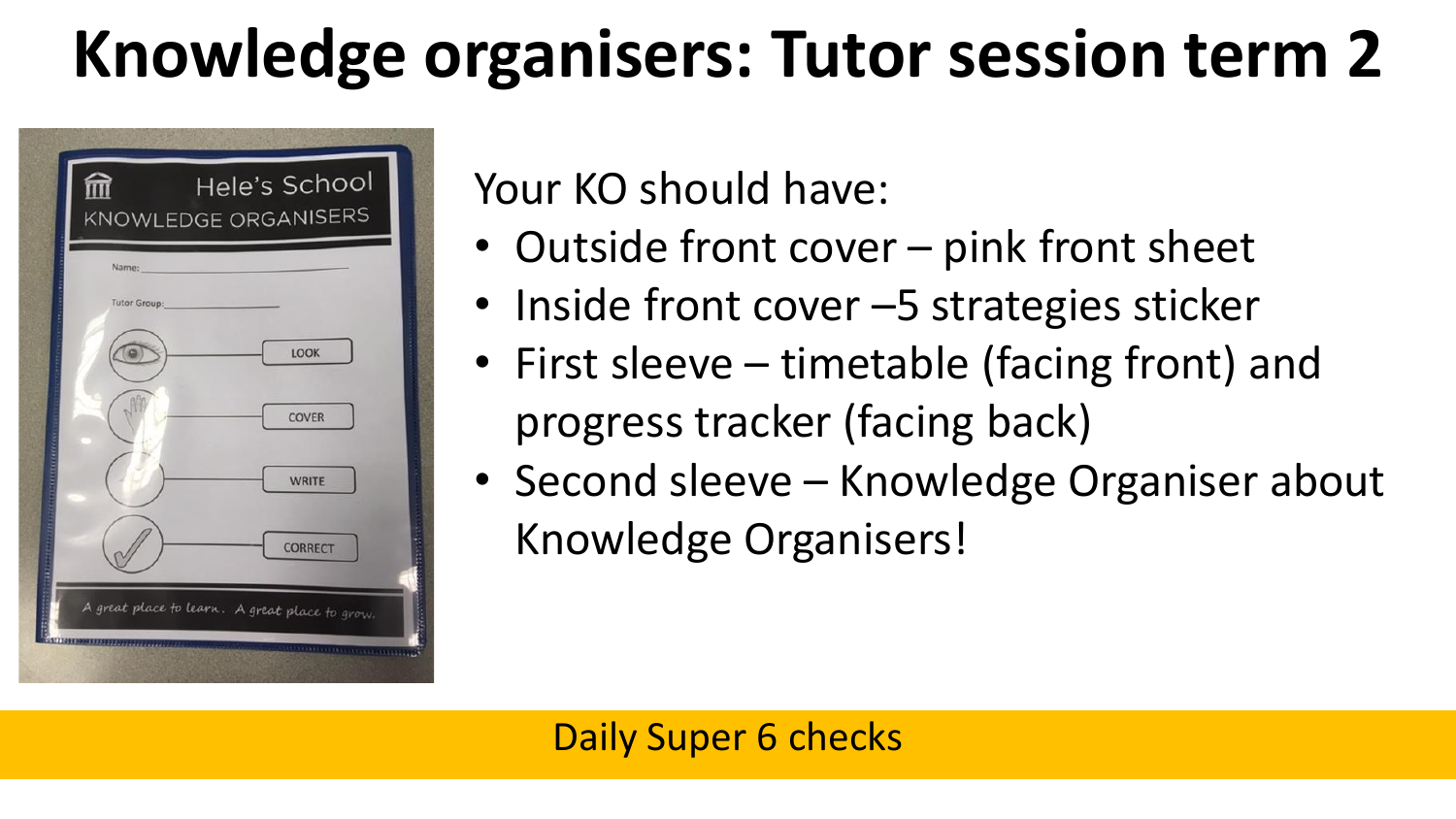## GIGO

- **Activate**
- 1. How many pieces of information can our short term memory hold at one time? A) 3-5 B) 8-10 or C) 10-15
- 2. What is the first strategy for using your KO called? A) Look cover write B) Look write, check, cover or C) Look, cover, write, correct
- 3. How many core strategies are there?
- 4. Can you name the 5 strategies?
- 5. What does GIGO stand for?
- 6. Where should you write your GIGO Knowledge Organiser tasks?
- 7. Why is self quizzing an effective strategy?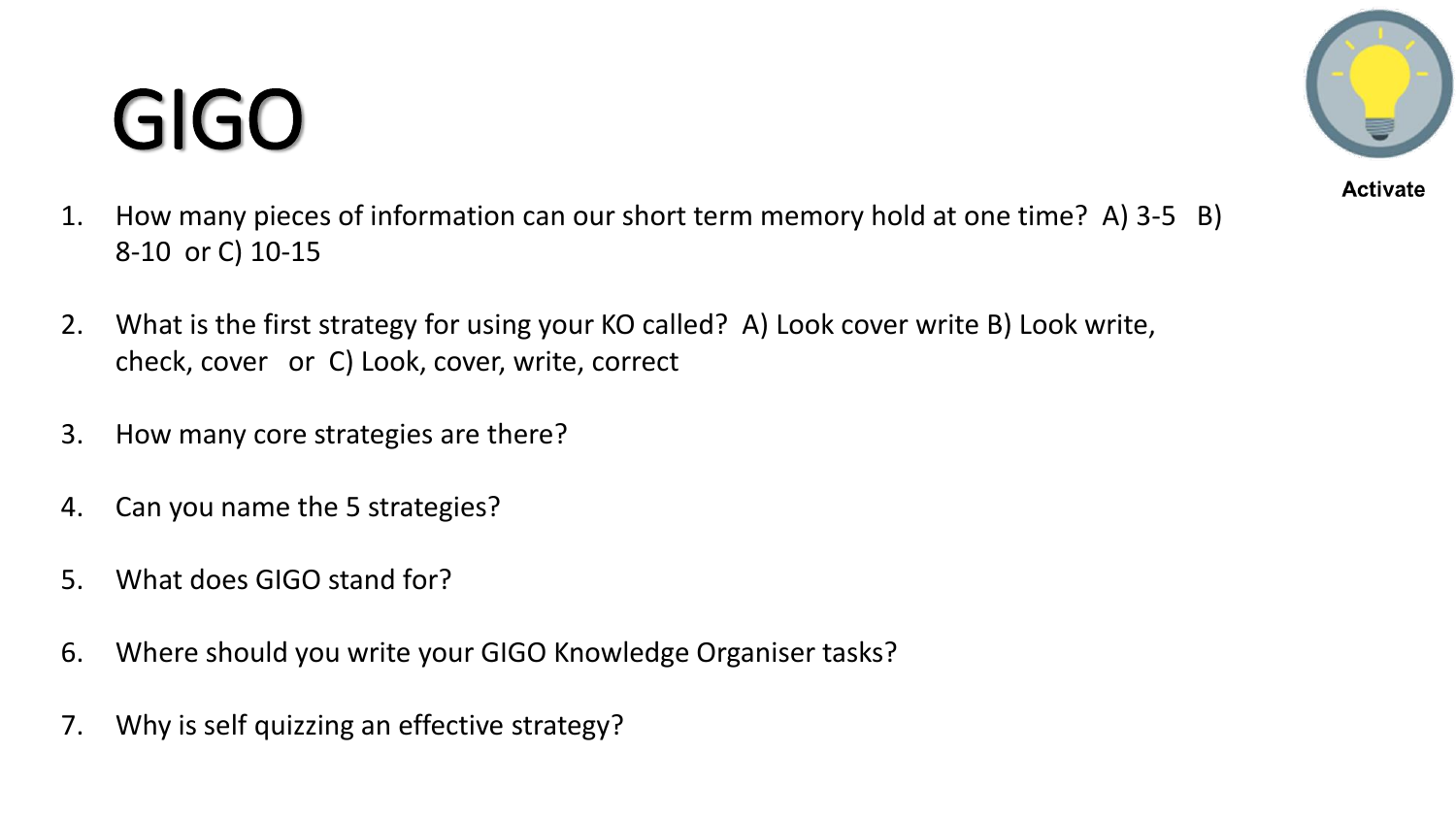### GIGO



- 1. How many pieces of information can our short term memory hold at one time? **A) 3-5**
- 2. What is the first strategy for using your KO called? **C) Look, cover, write, correct**
- 3. How many core strategies are there? **5**
- 4. Can you name the 5 strategies? **1. Look, cover, write, correct 2. Elaboration 3. Processing 4. How, Why or questioning 5. Flashcards**
- 5. What does GIGO stand for? **Get in get on**
- 6. Where should you write your GIGO Knowledge Organiser tasks? **Purple book**
- 7. Why is self quizzing an effective strategy? **Check what we know and what we don't know**

**Activate**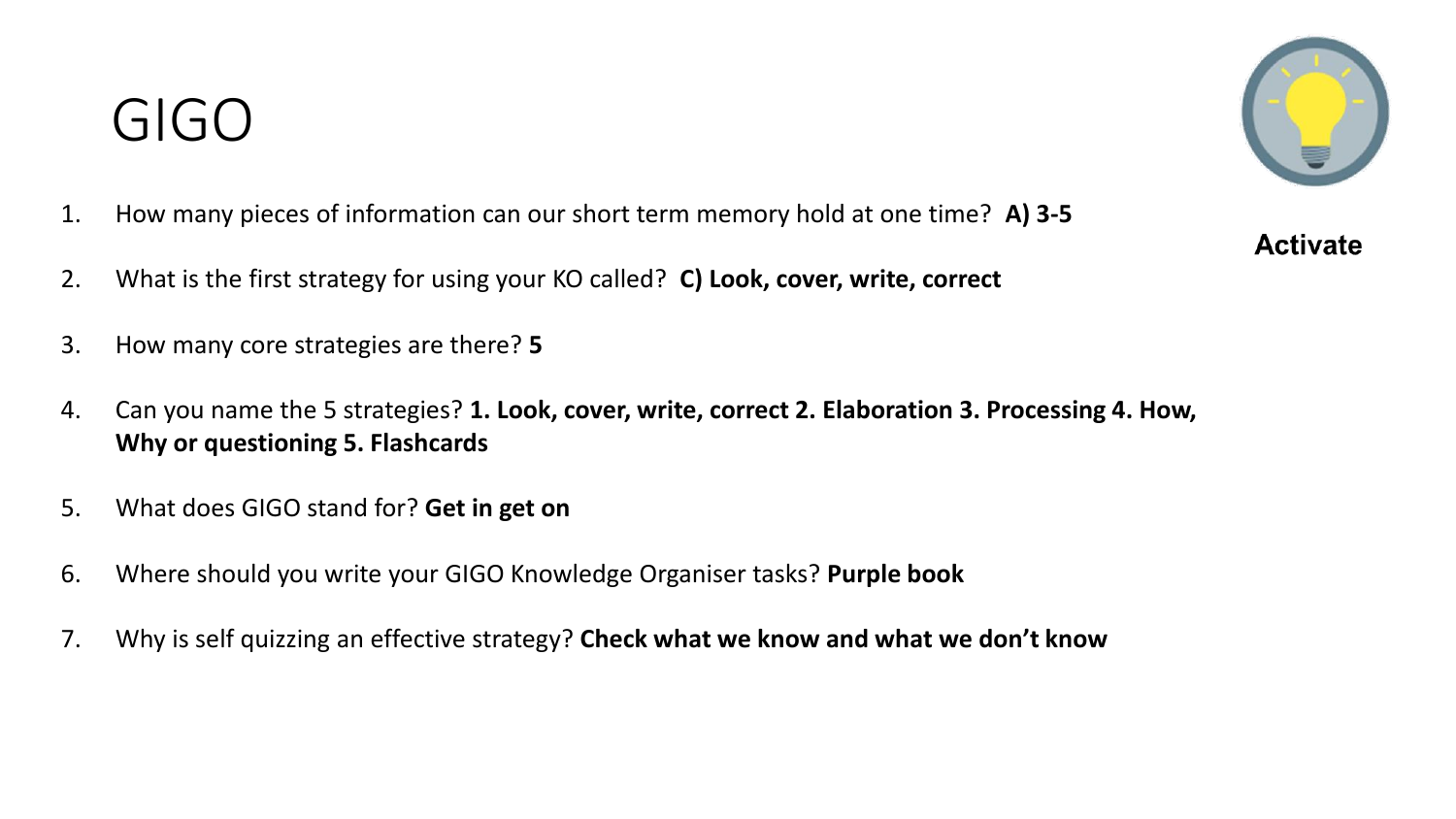## Knowledge Organisers are important ….



- A Knowledge Organiser contains all the key facts and essential knowledge you need
- You will need to know and be able recall the information in order to "master" a topic or unit
- **By constantly revisiting this essential knowledge it will help you remember it**
- Our short-term working memory can only hold 3-5 pieces of information but our long-term memory is unlimited
- By constantly revisiting essential knowledge we can move more into our longterm memory and remember more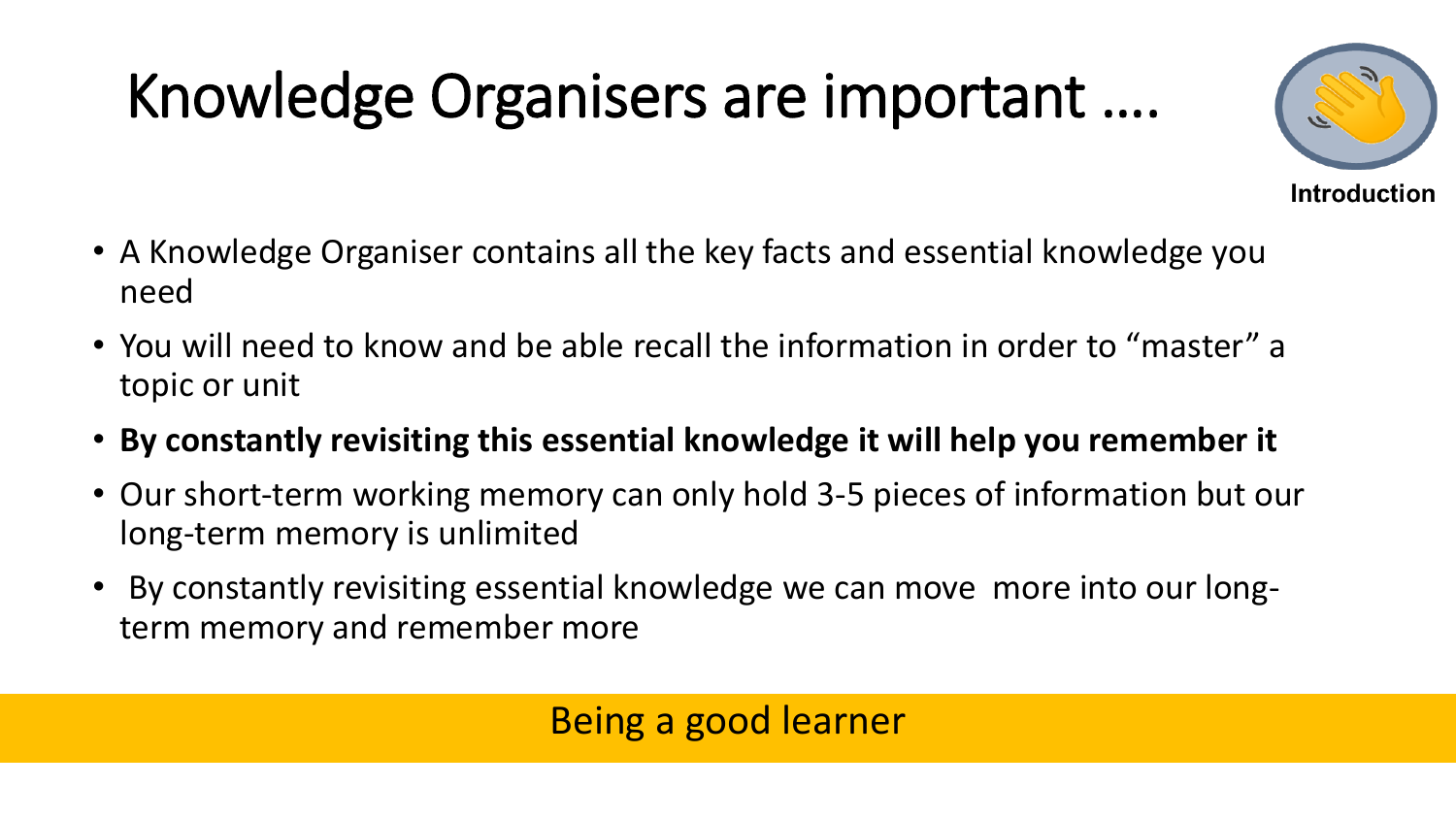### Get in, get on: GIGO!

### Knowledge Organiser Book

- This should be kept in your folder and be used to record all the work you do whilst waiting for your teacher
- Your teachers and tutor will check this book regularly and will expect to see all your GIGO tasks recorded for 5 lessons per day
- Students are expected to show their commitment to learning by completing these retrieval tasks to a high standard

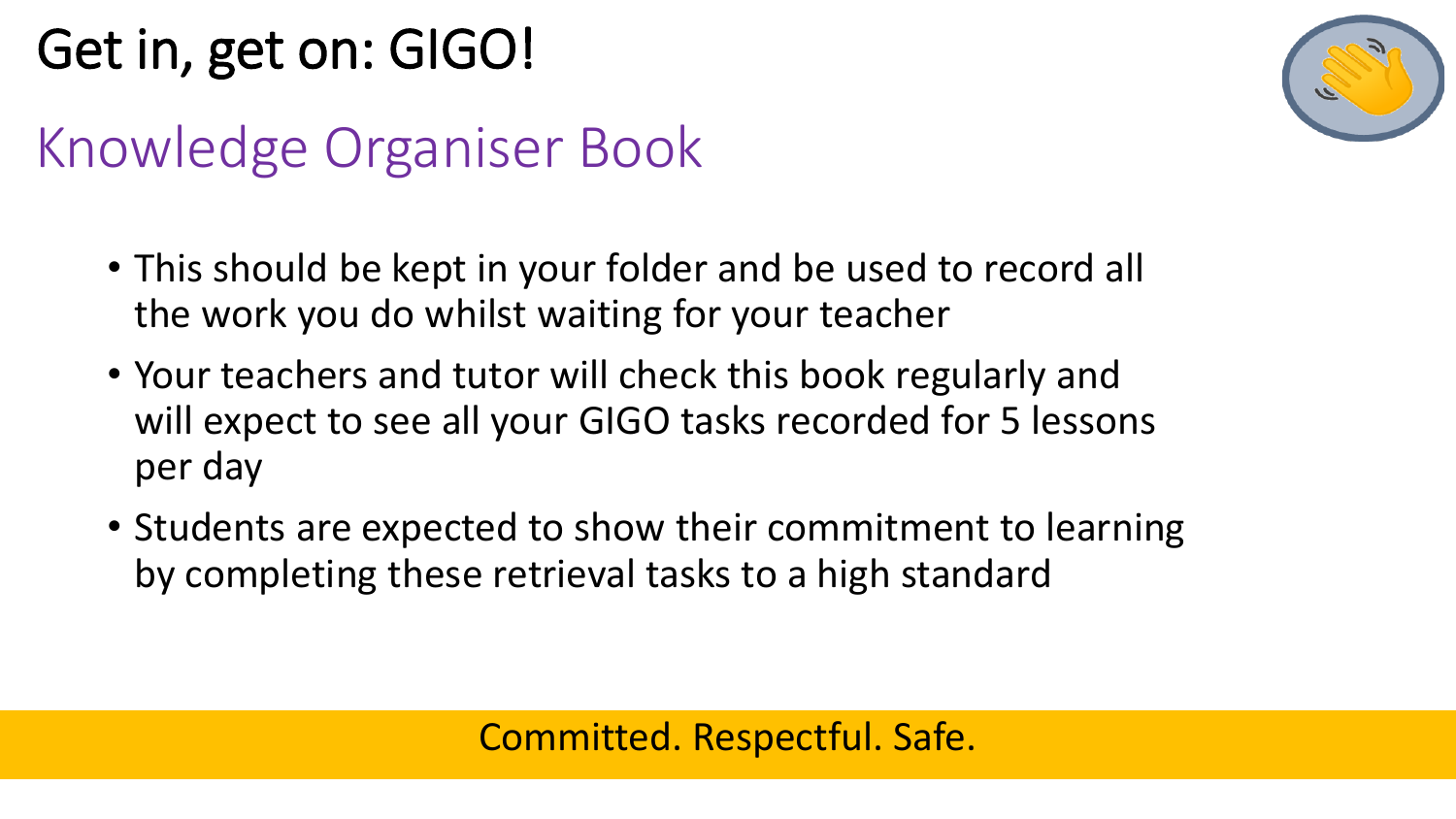

**Explain** 

#### **Look, cover, write, correct**

- Write down all key words from your KO, without looking!
- Write the 5 most important facts you remember about…
- Brain dump: write everything you can remember about …

Spelling test…

#### Why is this effective?

Every time we go back over previous learning and make our brain work hard to retrieve it, we remember more. Self-quizzing is one of the most efficient and effective ways of learning.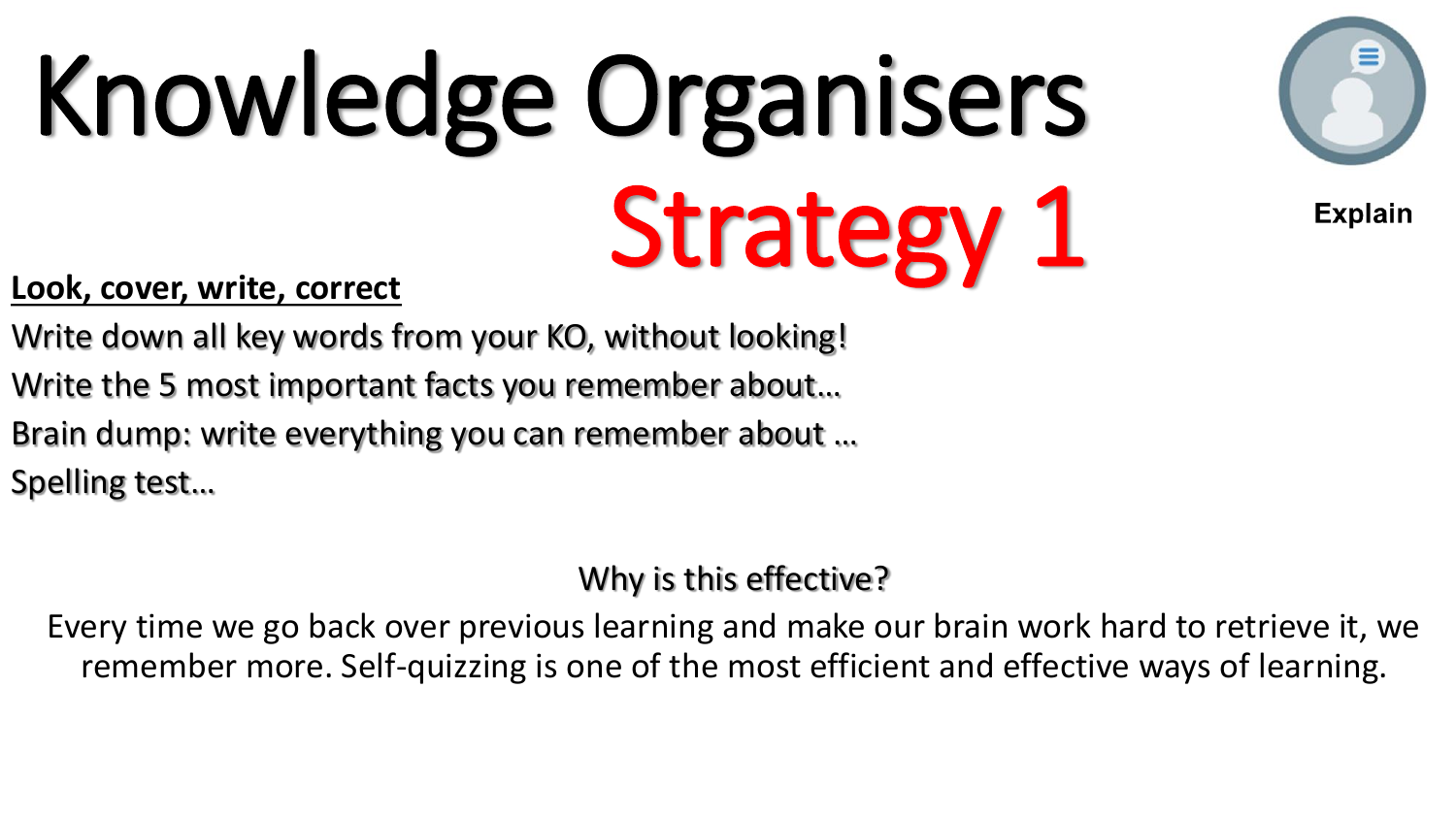**Elaboration** – annotate your knowledge organiser with further information, detail and examples. Choose 5 key terms / words and ask your partner to define them…

Why is this effective?

Knowledge organisers are very brief overviews of each topic you study. By adding more detail you make links and connect with other information you remember.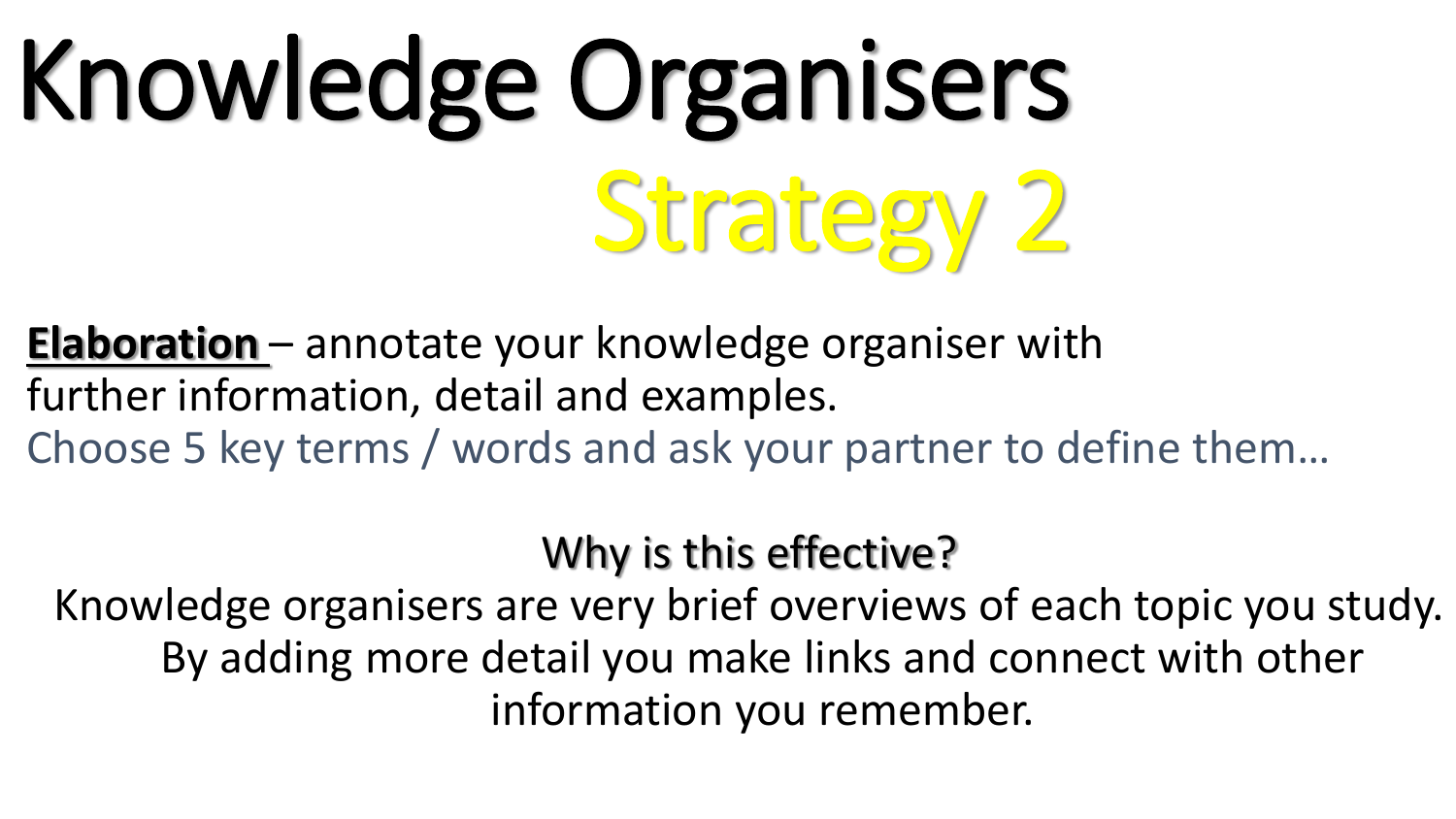**Processing** – rewrite or reorder a section i.e. put dates into a timeline, put facts into alphabetical order, list the points from the most important/interesting to the least important/interesting. What does the mnemonic [PREDICT] stand for.. Put these 3 events in chronological order …

Why is this effective?

Presenting information in a different form (list, mind-map, picture etc) helps us to remember information.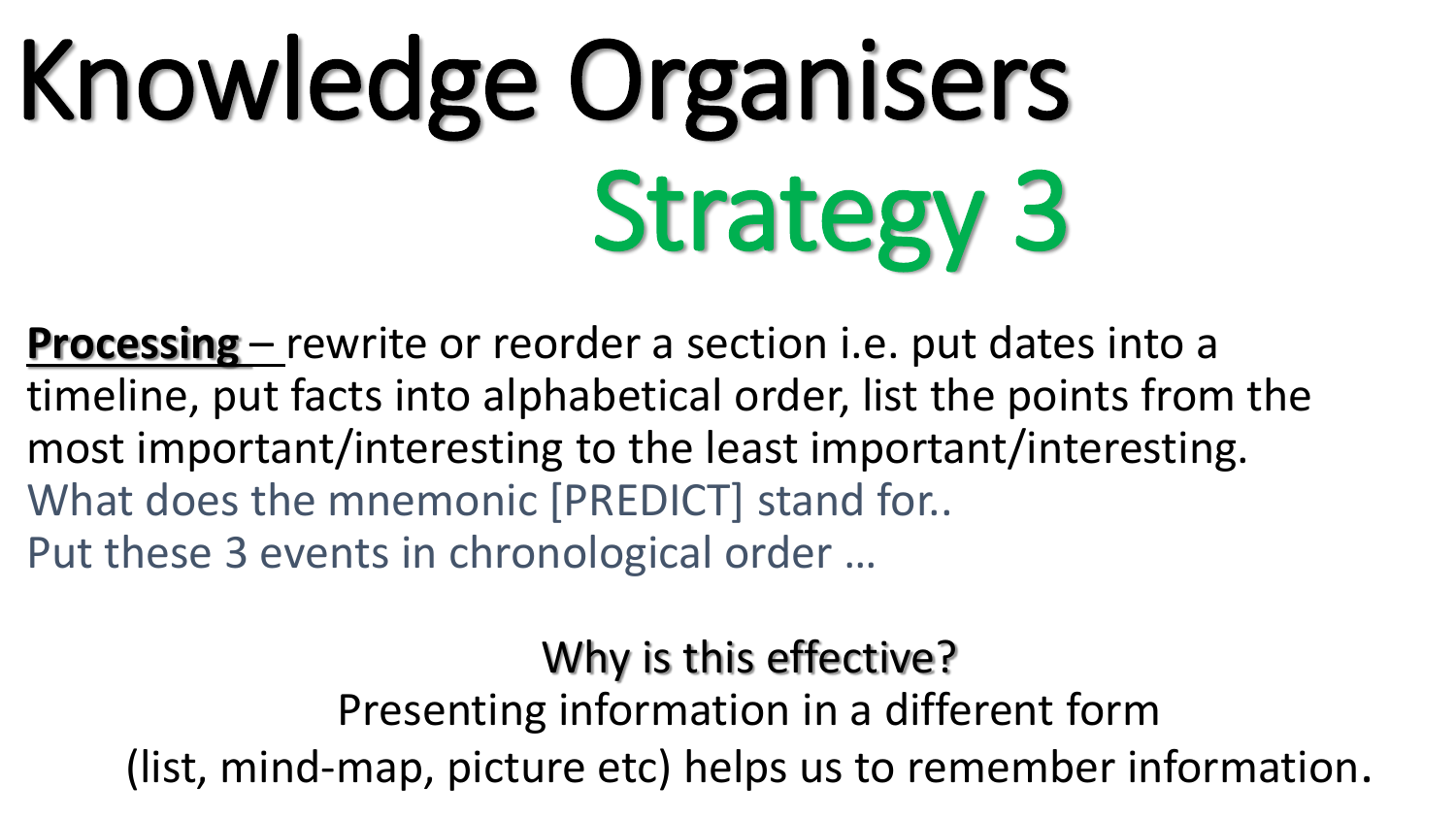**How? Why?** –write how and why questions to help you think deeply about what you have learnt. Write five how or why questions that you would ask..

#### **Why is this effective?**

We remember what we think about.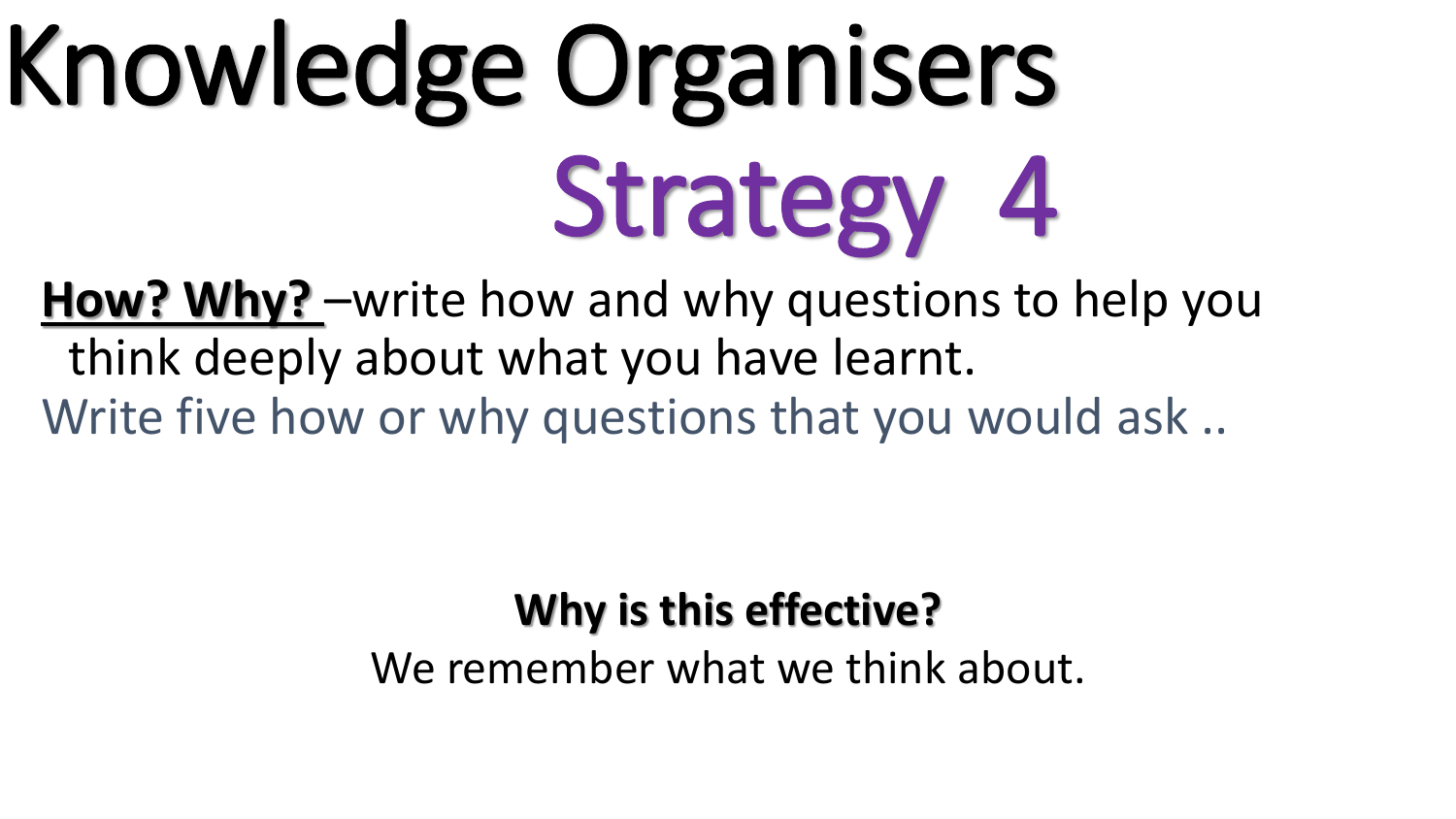### Knowledge Organisers Strategy 5 Flashcards can be purchased from the Library for £1.20 for 100

#### **Flashcards** – write a question on one side and the answer on the other.

### **Why is this effective?**

Flashcards can be used to self-quiz. This is the most efficient and effective way to check what we remember and what we don't!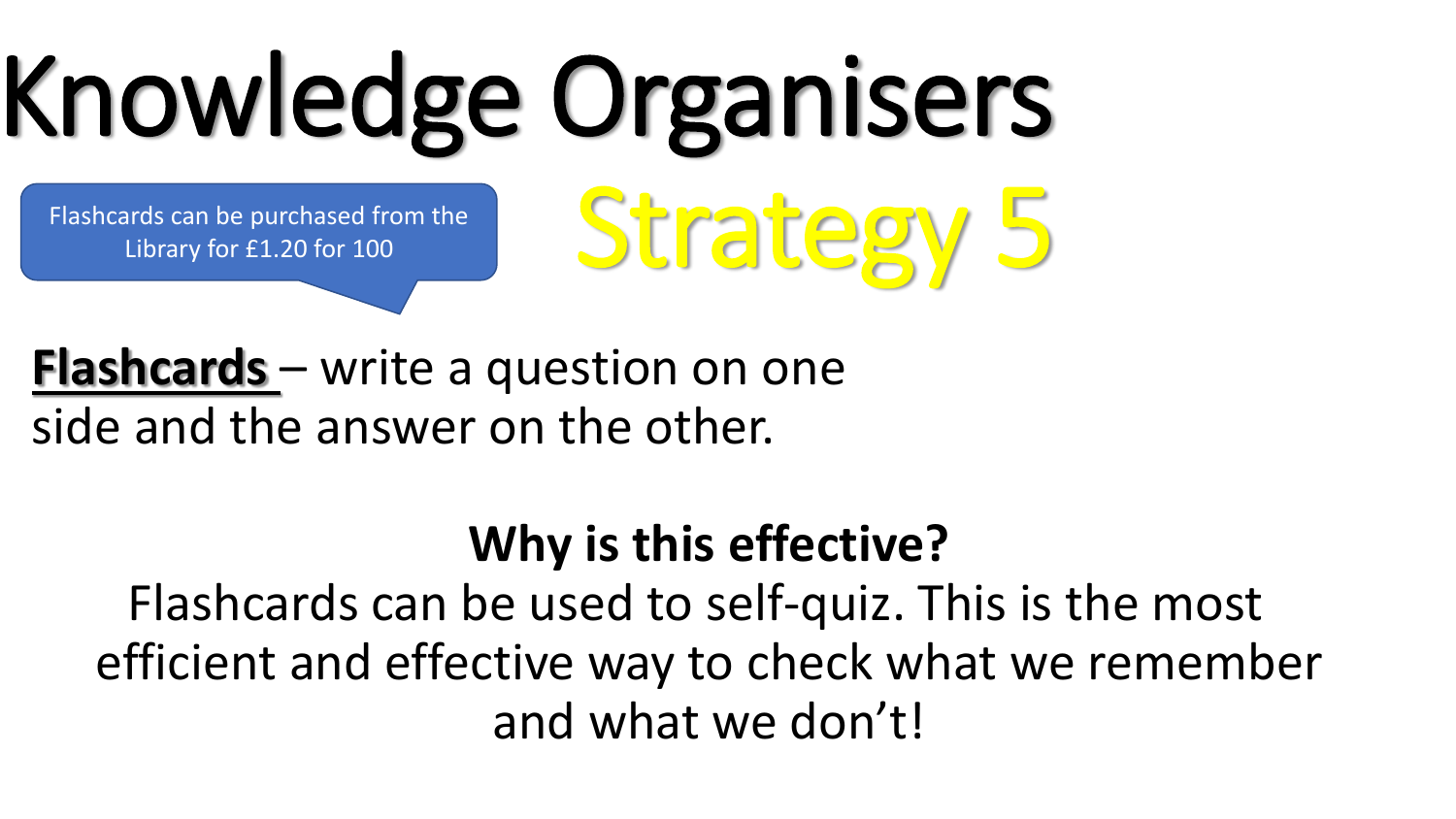### List ideas you could use with your KO?



**Practise**



## Timed Pair Share

1. The teacher gives the topic/question and tells the students how long each of them will have.



- 2. The teacher gives a few seconds of 'think time'.
- 3. The teacher tells students who is going first.
- 4. Partner A shares and partner B listens.
- 5. The teacher calls 'time'.
- 6. Partner B thanks and praises partner A.
- 7. Partners switch roles.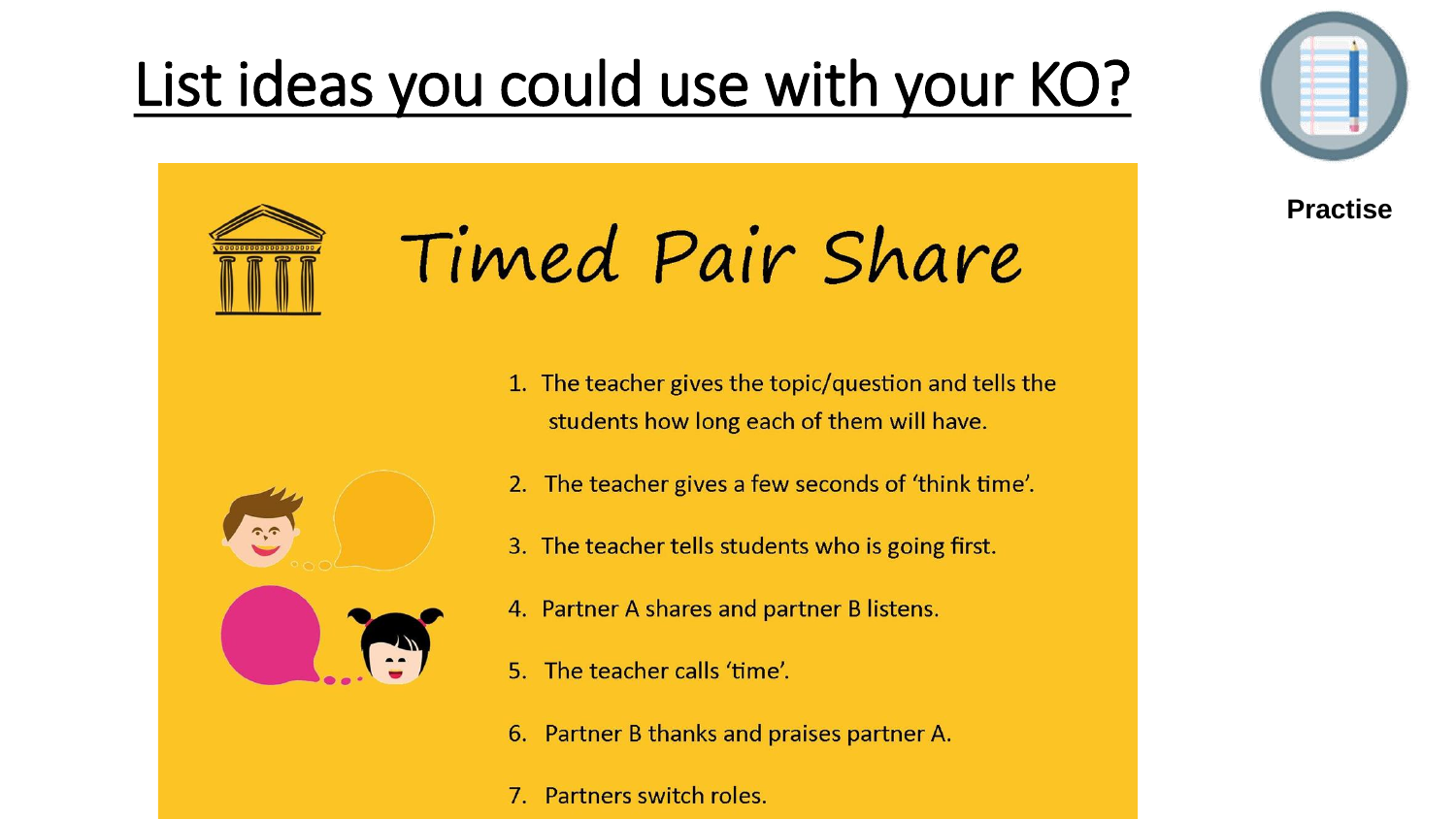### Some ideas for using KOs

- Make a quiz
- Write down all key words from your KO, without looking!
- Write the 5 most important facts you remember about…
- Put these 3 events in chronological order …
- Brain dump: write everything you can remember about …
- What does the mnemonic [PREDICT] stand for..
- Write five how or why questions that you would ask .. (Aristotle/Churchill/Orwell)?
- Read out 5 words and ask students to define them
- Spelling test
- Make a flashcards



**Practise**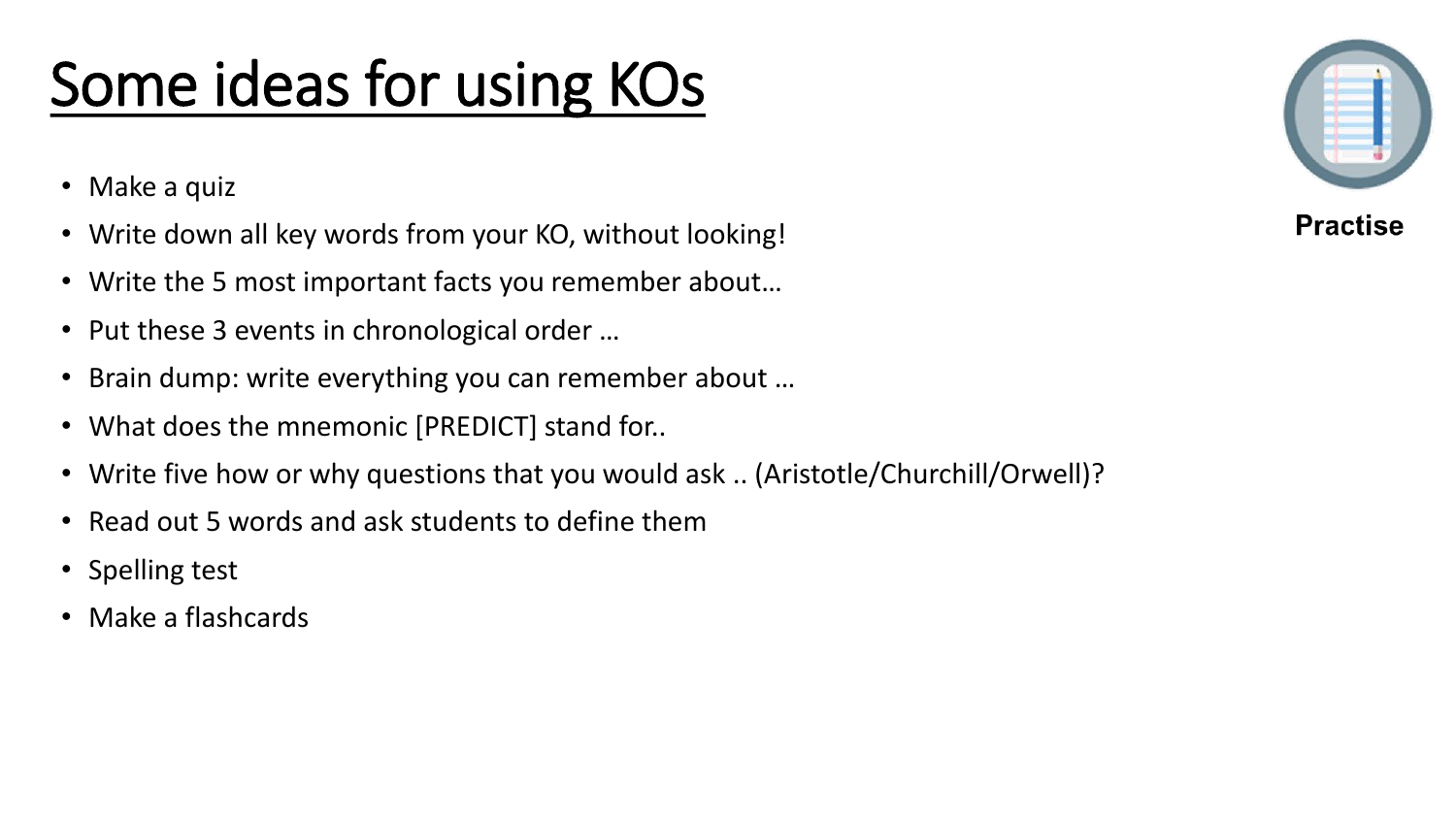

**What strategies am I going to use?**

**How will I overcome any difficulties?**

**Can I use any strategies that I have used before that have worked well?**

**How is this going, have I switched off? Do I need to change anything?**

**How did I do?**

**What went well and what have I learnt ?**

**What one thing could I do to improve next time?**

**How will I adapt my planning for next time?**

**Monitoring** 

Planning

Evaluating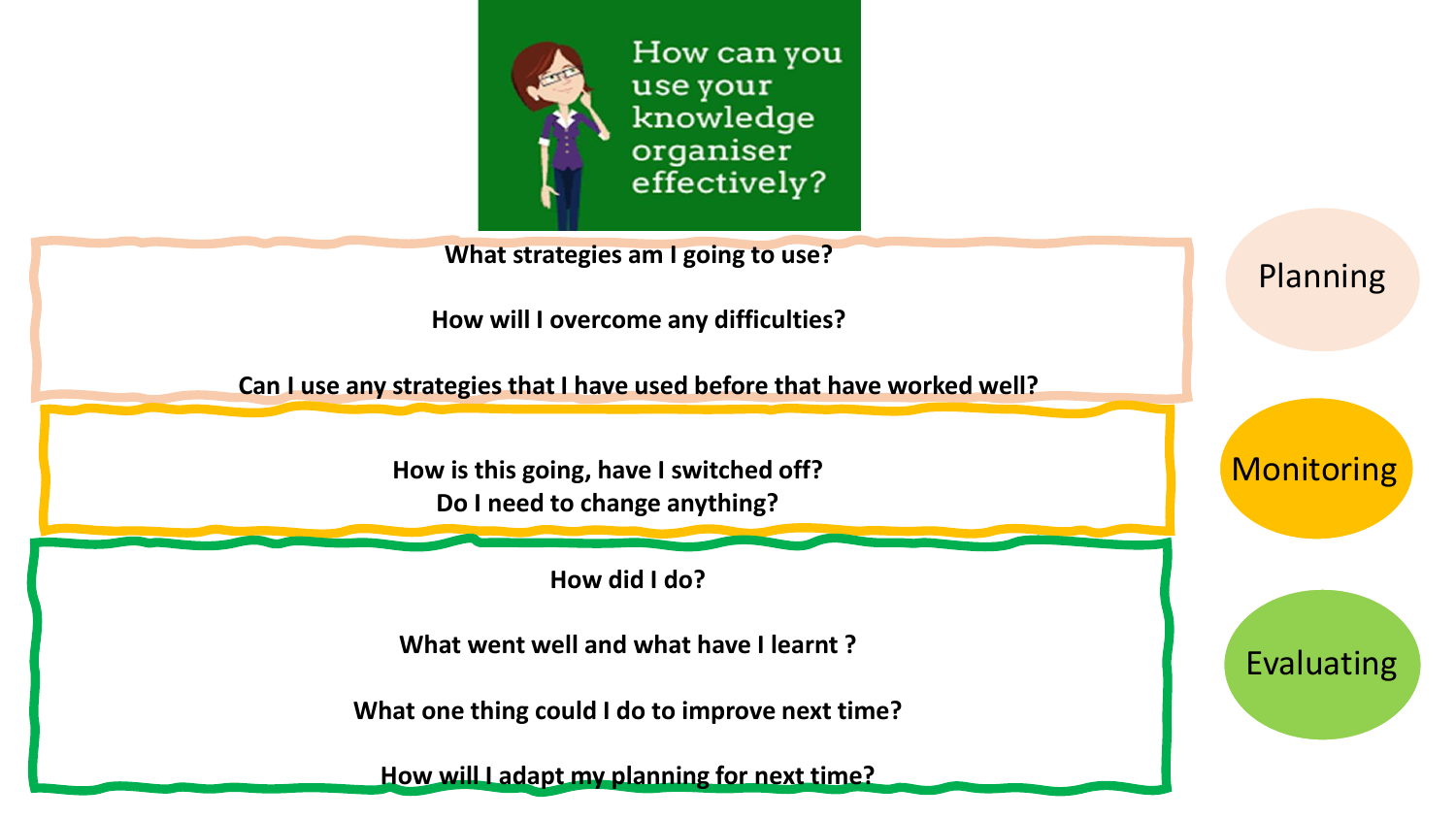Next lesson make sure you GIGO…..



**Reflect** 

Step 1- Take out your KO

Step 2- Plan…choose a strategy

Step 3- Monitor…am I remembering 3-5 key bits of information

Step 4- Evaluate…what have I learnt